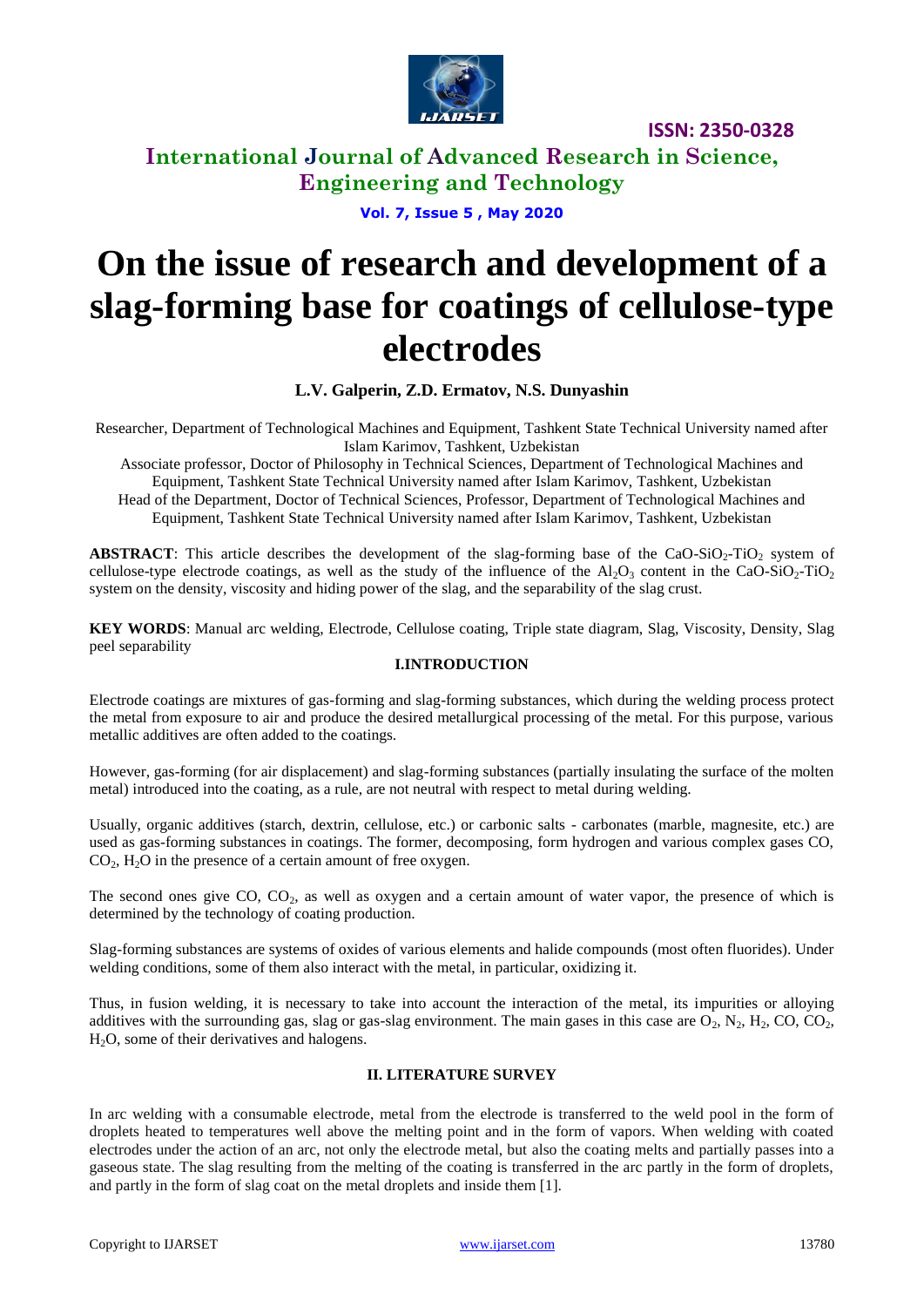

**ISSN: 2350-0328**

### **International Journal of Advanced Research in Science, Engineering and Technology**

#### **Vol. 7, Issue 5 , May 2020**

Slags are the melts of non-metallic compounds - oxides, halogens, sulfides, etc. - both free and complex compounds. Most slag is insoluble in metals. In the molten state, metals and slags are immiscible liquids, separated by specific gravity (density) [2].

The properties of slag and the nature of the effect on the metal are determined by their chemical composition. The composition of slags affects their basic physical properties: melting point, viscosity and its changes in temperature, interfacial tension at the slag-metal interface, density, etc.

The chemical effect of molten slag on the metal is largely determined by the ratio in its composition of basic, acidic and amphoteric oxides. Acid oxides, often found in welding slags, are  $SiO_2$ , TiO<sub>2</sub> and, less commonly,  $P_2O_5$ . The main oxides in welding slags are Na<sub>2</sub>O, K<sub>2</sub>O, CaO, MgO, MnO, FeO, NiO, etc. Of the amphoteric oxides,  $Al_2O_3$  and  $B_2O_3$ are most often used in welding slags. [1-3].

Formally, the predominance of acidic or basic slag characteristics is estimated by the basicity coefficient adopted by the International Institute of Welding [3]:

$$
B = \frac{CaO + MgO + BaO + Na_2O + K_2O + Li_2O + CaF_2 + 0,5(MnO + FeO)}{SiO_2 + 0,5(Al_2O_3 + TiO_2 + ZrO_2)}
$$
\n(1)

Under various conditions, amphoteric oxides can act either as basic oxides, forming complex compounds with acidic ones when the amount of basic oxides is insufficient, or acidic with an excess of basic ones.

The chemical effect of the slag on the metal can be oxidizing or deoxidizing (by transferring the oxides dissolved in the metal into slag), as well as changing the content of sulfur and phosphorus in the metal [5-7].

The processes of interaction of slag and metal are greatly influenced by the physical properties of the slag. In this regard, a very important characteristic is the melting point. The melting point of slag is a much less defined characteristic than the melting point of metals.

Slags change their viscosity over a fairly wide temperature range, and therefore their melting point is conditional. Depending on the nature of the change in viscosity with temperature, the slags are "long" and "short". Short slags are mainly basic. They harden in a small temperature range; when cooling, they quickly enough pass from a state of significant fluid mobility to the formation of a slag crust. Acidic slags, as a rule, gradually change their viscosity, gradually thicken and go over the glassy structure [8-9]

#### **III. METHODOLOGY**

Consider, for example, the development of cellulose type electrodes that meet the following technical requirements: the electrode is designed for welding carbon and low alloy steels with alternating current for any spatial location of the welds and should provide the properties of the deposited metal corresponding to the E46 type according to GOST 9467-70.

Since the electrode under development has a general purpose, it is advisable to use Sv-08A grade wire as rods according to GOST 2246–70. From the experience of existing electrodes of type E46 it is known that the mechanical properties of the deposited metal can be ensured with the following chemical composition:  $C \approx 0.12\%$ ; Mn≈0.5-1.1%; Si  $\approx 0.08$ -0.16%; S $\leq 0.04$ %; P  $\leq 0.04$ %, and with restrictions on nitrogen, oxygen, and hydrogen. With the selected composition of the electrode rod, the alloying of the deposited metal with silicon and manganese should be done through the coating.

Slag system for electrodes with a cellulose coating containing the following components, wt.%: cellulose - 50-54, ferrosilicon manganese - 18-20; marble - 6-8; rutile - 16-18; kaolin - 4-6, are oxides of calcium (marble), silicon (kaolin) and titanium (rutile).

From the presented state diagrams of  $CaO-SiO<sub>2</sub>-TiO<sub>2</sub>$  (Fig. 1) it follows that this ternary system has a range of melting temperatures of slags of about 1300 ° С, which satisfies the requirements for welding slags when welding steels. The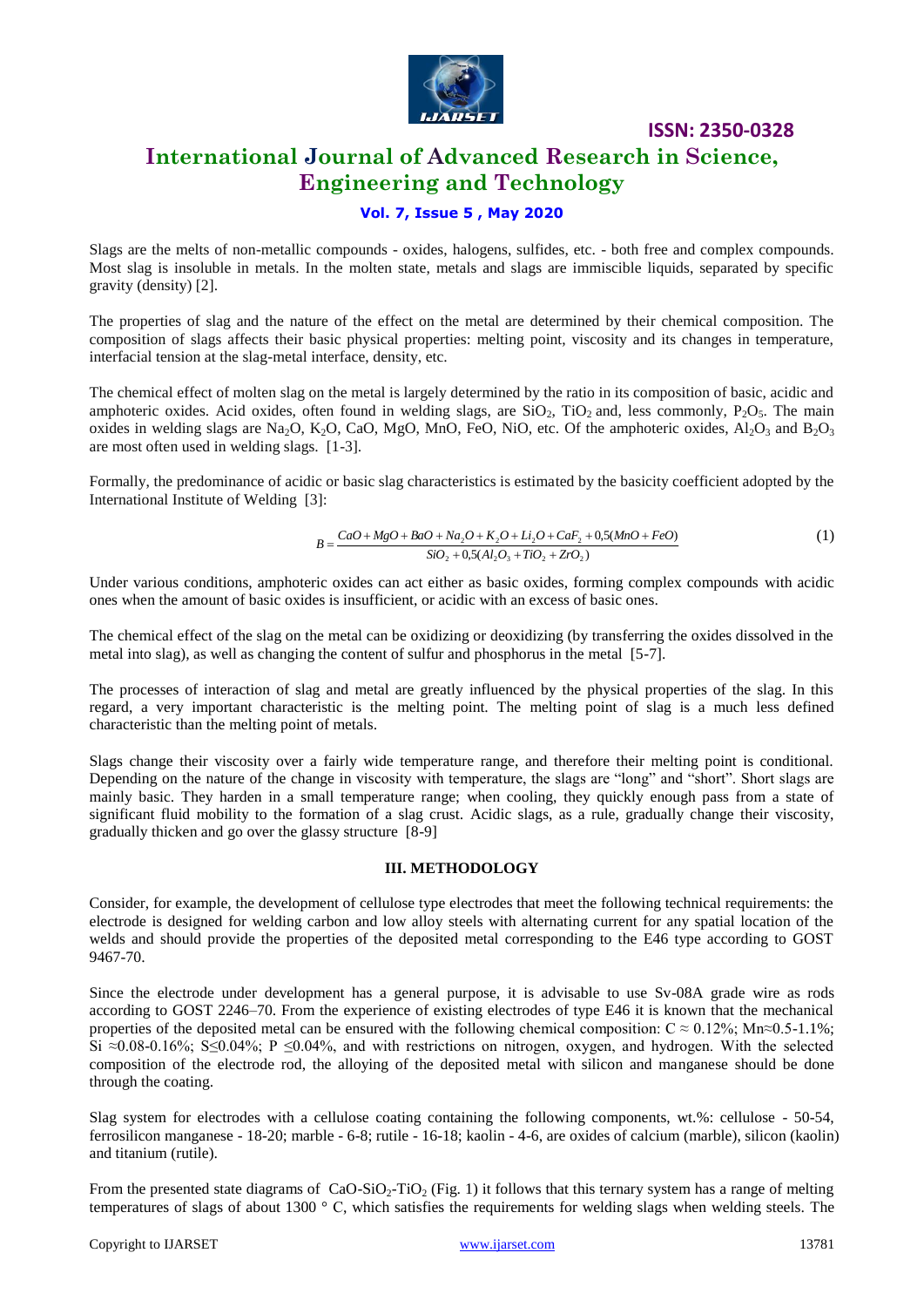

# **International Journal of Advanced Research in Science, Engineering and Technology**

**ISSN: 2350-0328**

#### **Vol. 7, Issue 5 , May 2020**

range of such melting temperatures is close to  $\sim$  30-40% CaO, 20-35% SiO<sub>2</sub> and 35-55% TiO<sub>2</sub> in the composition of slags



Fig. 1. Triple diagram of  $CaO-SiO<sub>2</sub>-TiO<sub>2</sub>$ 

The mineralogical composition of the slag and its structure also affect its physical and technological properties. We studied the effect of  $A_2O_3$  oxide additives (26.7% in kaolin) on the properties of slag (density, viscosity, surface tension) related to the CaO-SiO<sub>2</sub>-TiO<sub>2</sub> system. At the same time, the influence of the physical state of slag on the welding and technological properties, such as: the covering power of the slag and its separability, was investigated.



Fig. 2. Dependence of the density of surfacing slag of the CaO-SiO<sub>2</sub>-TiO<sub>2</sub> system on the Al<sub>2</sub>O<sub>3</sub> content

As can be seen from fig. 2 alumina does not significantly affect the density of slag. To measure the viscosity of the slag, viscometric methods were used. The method is based on the law of fluid flow in the gap between two coaxial bodies, one of the bodies rotating and the other stationary. The viscosity is determined by the measured torque at a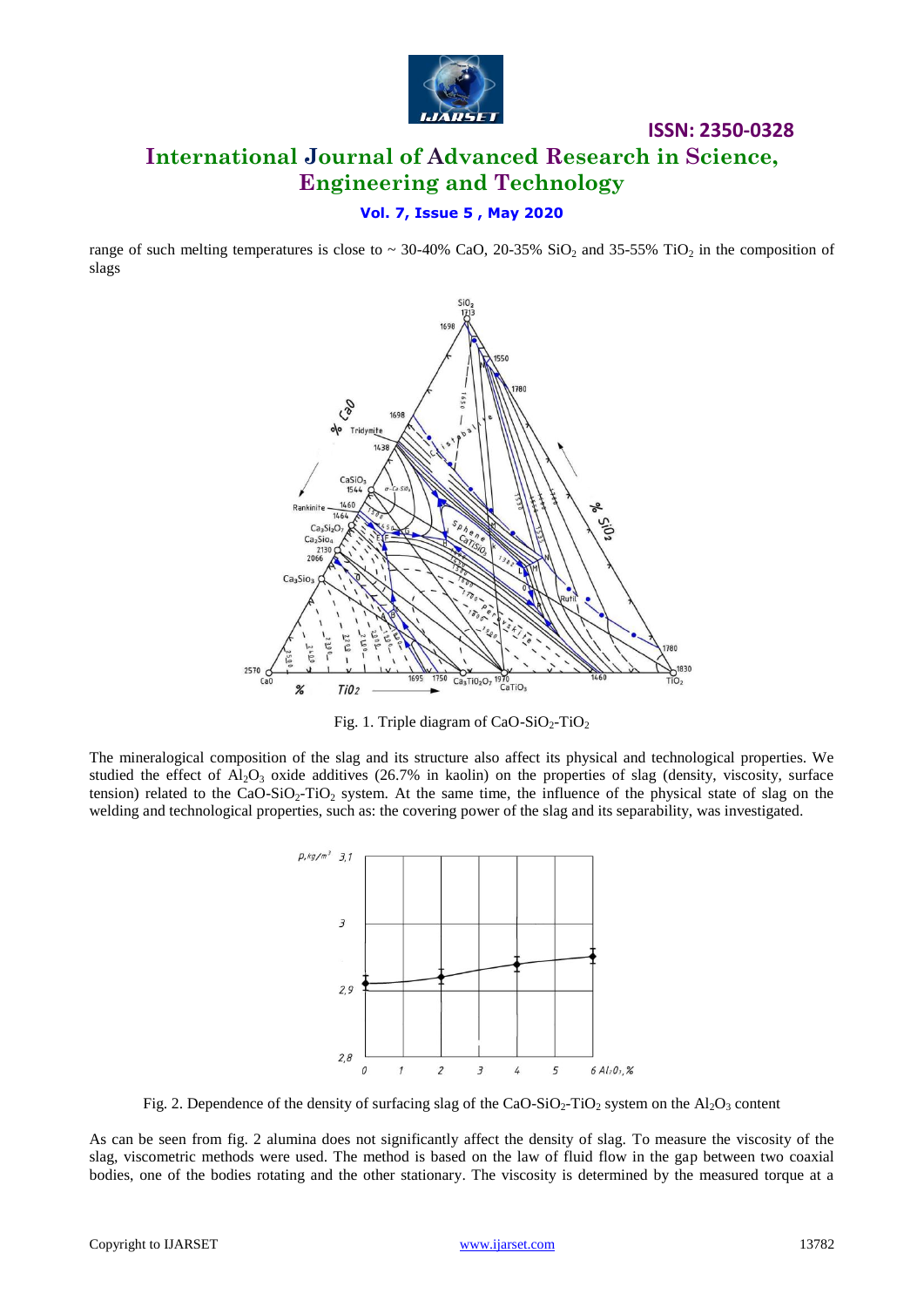

## **ISSN: 2350-0328 International Journal of Advanced Research in Science, Engineering and Technology**

#### **Vol. 7, Issue 5 , May 2020**

given angular velocity. Slag viscosity was measured on a rotational viscometer with a rotating working fluid. The dependence of slag viscosity on the Al<sub>2</sub>O<sub>3</sub> content in the initial slag at T = 1700 K is shown in Fig. 3.





 $Al_2O_3$  has little effect on the value of viscosity.

The covering power of slag during surfacing with coated electrodes was determined by the product of the quotient of dividing the thickness of the slag crust at the top of the deposited bead to the thickness of the slag crust at the base of the deposited bead and the surface area of the deposited bead coated with slag,  $S<sub>1</sub>$ , to the total surface area of the bead  $S_2$ , i.e.:

$$
K_{K.C.} = \frac{\Delta_1}{\Delta_2} \cdot \frac{S_1}{S_2}
$$

The influence of the  $Al_2O_3$  content in the slag on the opacity of the slag is shown in Fig. 4.



Fig. 4. Dependence of the covering power of the CaO-SiO<sub>2</sub>-TiO<sub>2</sub> system on the Al<sub>2</sub>O<sub>3</sub> content The introduction of  $A_2O_3$  oxide into the slag has practically no effect on the slope opacity.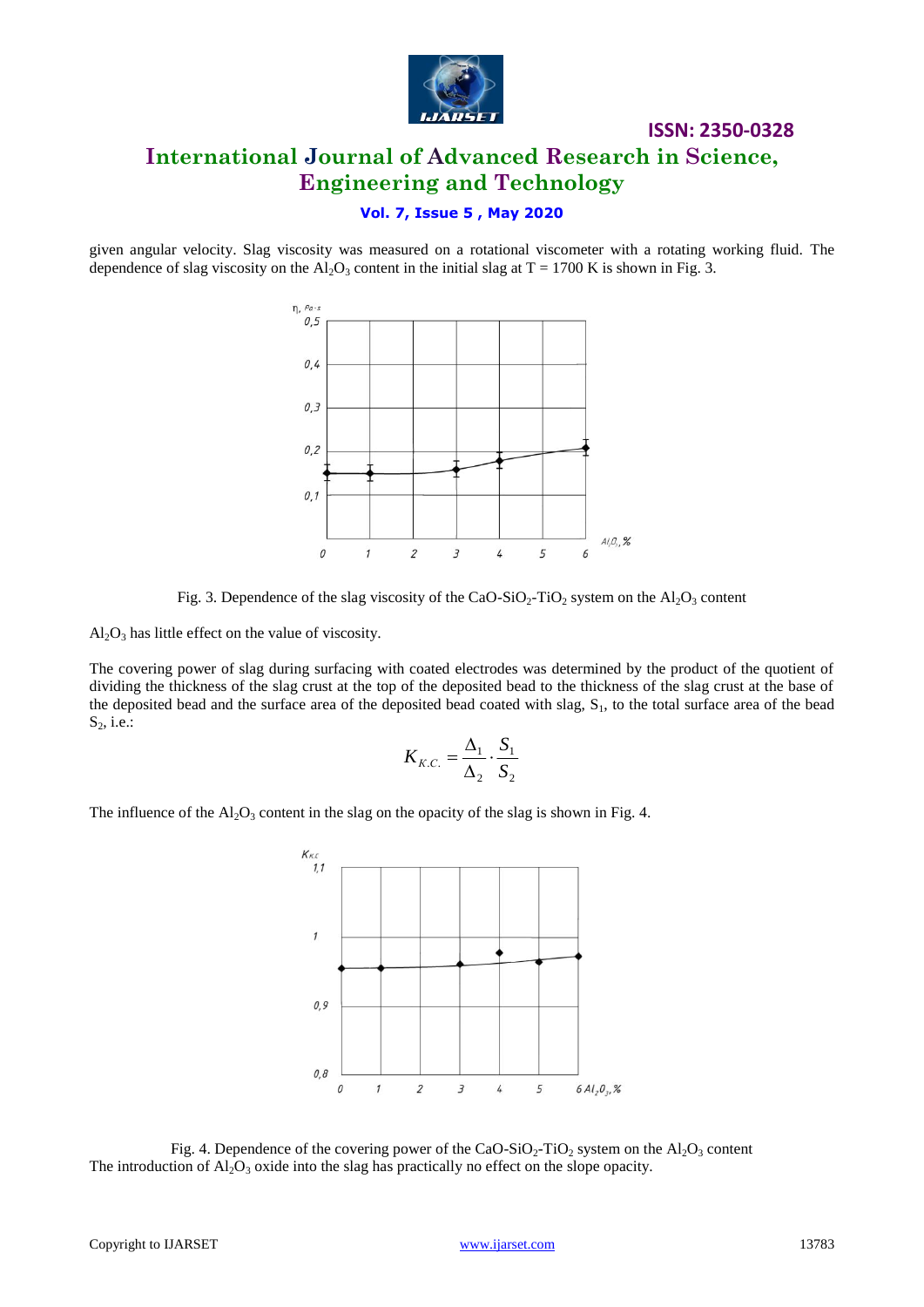

# **International Journal of Advanced Research in Science, Engineering and Technology**

**ISSN: 2350-0328**

#### **Vol. 7, Issue 5 , May 2020**

The determination of the separability of the slag crust is based on the determination of the impact force applied to the sample. The essence of this method lies in the fact that on the surface of the plate is surfacing the first roller. After surfacing, it is freed from slag and the second roller is surfaced with the first half overlapping by half its width. The surfaced plate is placed in the quick-acting clamps of the pendulum head, at a temperature of the deposited metal it was higher than 450 ° C, and a striking stroke was performed on the back side of the deposited layer of the plate.

The angle of rise of the pendulum is maintained in all experiments constant and equal to 60 °. The magnitude of the shock load is chosen such that no plastic deformation of the sample occurs. The assessment of the separability of the slag coating is carried out by the area of the separated slag crust.

The dependence of slag separability on the content of  $Al_2O_3$  oxides in it is presented in Fig. 5.



Fig. 5. Dependence of the slag crust separability m<sup>2</sup>/MJ on the Al<sub>2</sub>O<sub>3</sub> content in the slag of the CaO-SiO<sub>2</sub>-TiO<sub>2</sub> system

The separability of the slag crust is one of the most important indicators of the processability of surfacing materials. The separability of slag depends mainly on the epitaxial intergrowth of slag and weld metal, which is possible if they have a similar structure at the phase boundary. A factor contributing to the separability of slag is the restructuring of the structure of individual components, for example, the transition  $\gamma$  - Al<sub>2</sub>O<sub>3</sub> to  $\alpha$ - Al<sub>2</sub>O<sub>3</sub>. This rearrangement is manifested in a change in the phase volume of the components of the slag, which causes the destruction of the slag-metal boundary and improves the separability of the slag. This explains the improvement in the separability of slag with an increase in the amount of  $Al_2O_3$  oxide formed as a result of the exothermic reaction.

#### **IV. CONCLUSION AND FUTURE WORK**

Electrodes with a cellulose type coating containing the following components were developed, wt.%: Cellulose - 50-54, ferrosilicon manganese - 18-20; marble - 6-8; rutile - 16-18; kaolin - 4-6. The introduction of  $Al_2O_3$  into the CaO-SiO2-TiO2 system has practically no effect on the density, viscosity and hiding power of the slag, but it improves the separability of the slag crust

#### **ACKNOWLEDGMENT**

This work was carried out as part of the applied project of the State Scientific and Technical Program of the Republic of Uzbekistan No. FA-Atech-2018-32 on the theme: "Development of import-substituting welding electrodes based on local raw materials for welding structural steels"